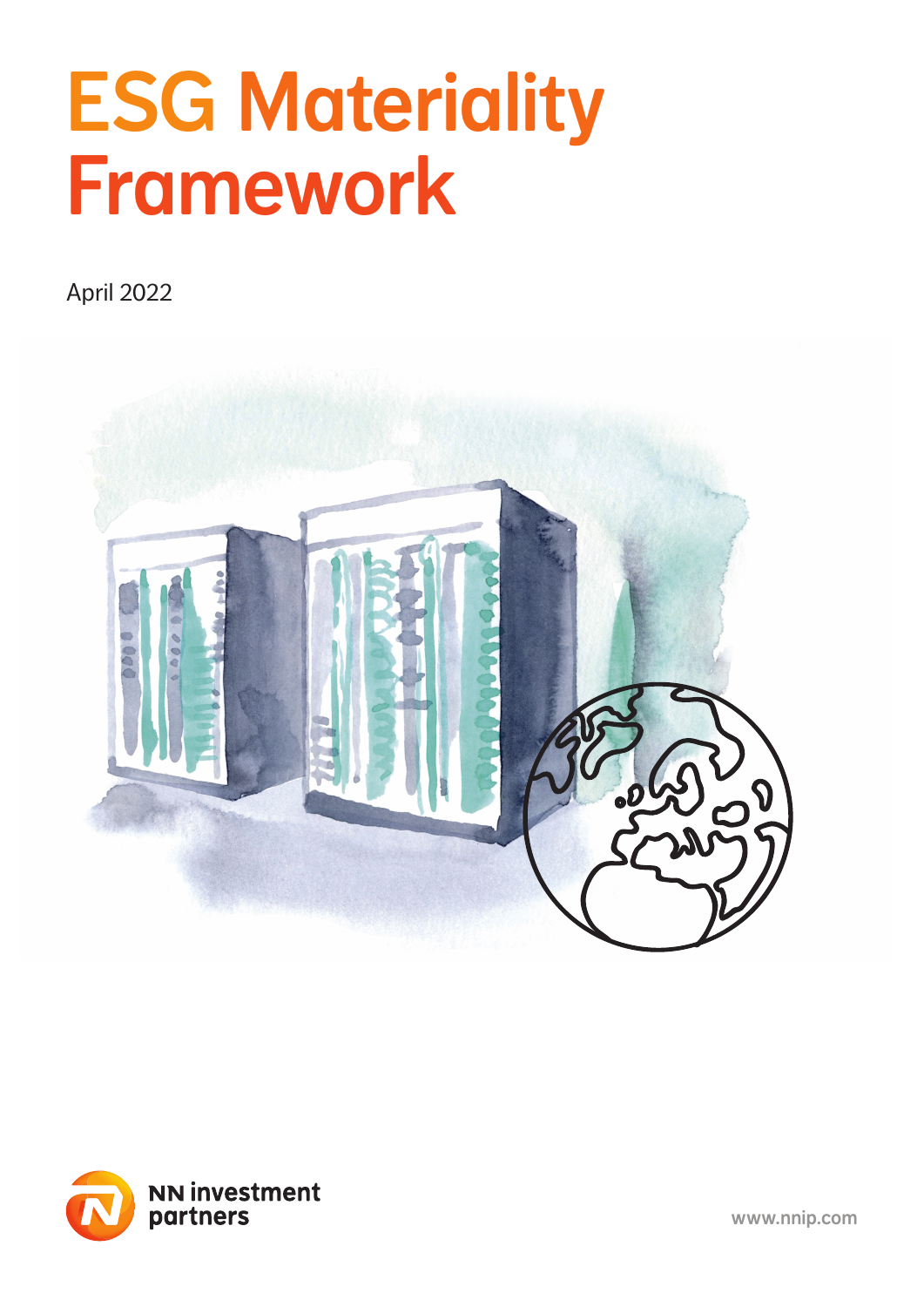# ESG Materiality Framework

The integration of environmental, social and governance (ESG) factors into our investment process is one of the core pillars of our responsible investing framework. It enables us to enhance our decision making by assessing the risks and opportunities that individual companies might face. In turn, we are better equipped to optimise both shortand long-term risk-adjusted returns. Our deep conviction that ESG integration improves performance is underpinned by our consistent and stringent integration of ESG factors into 91% of our assets under management<sup>1</sup>, up sharply from 74% in 2020.

As a responsible investor with a focus on sustainability, we are committed to integrating these elements throughout our investment process, from idea generation to analysis, portfolio construction, active

ownership, voting and client reporting. This requires a critical and nuanced approach. Integrating ESG factors blindly, by taking ESG data from external providers, can lead to profound issues with data quality and availability.

We have therefore established a threestep process for ESG integration: identify material issues; assess a company's performance; and integrate our analysis into the investment case. This document explains the first part of this process, the identification of material issues, for which we have built our proprietary materiality framework. It also explores how this framework informs our thought processes and our engagement efforts, ultimately strengthening our capacity to generate financial outperformance.



1 Figure as of December 2021.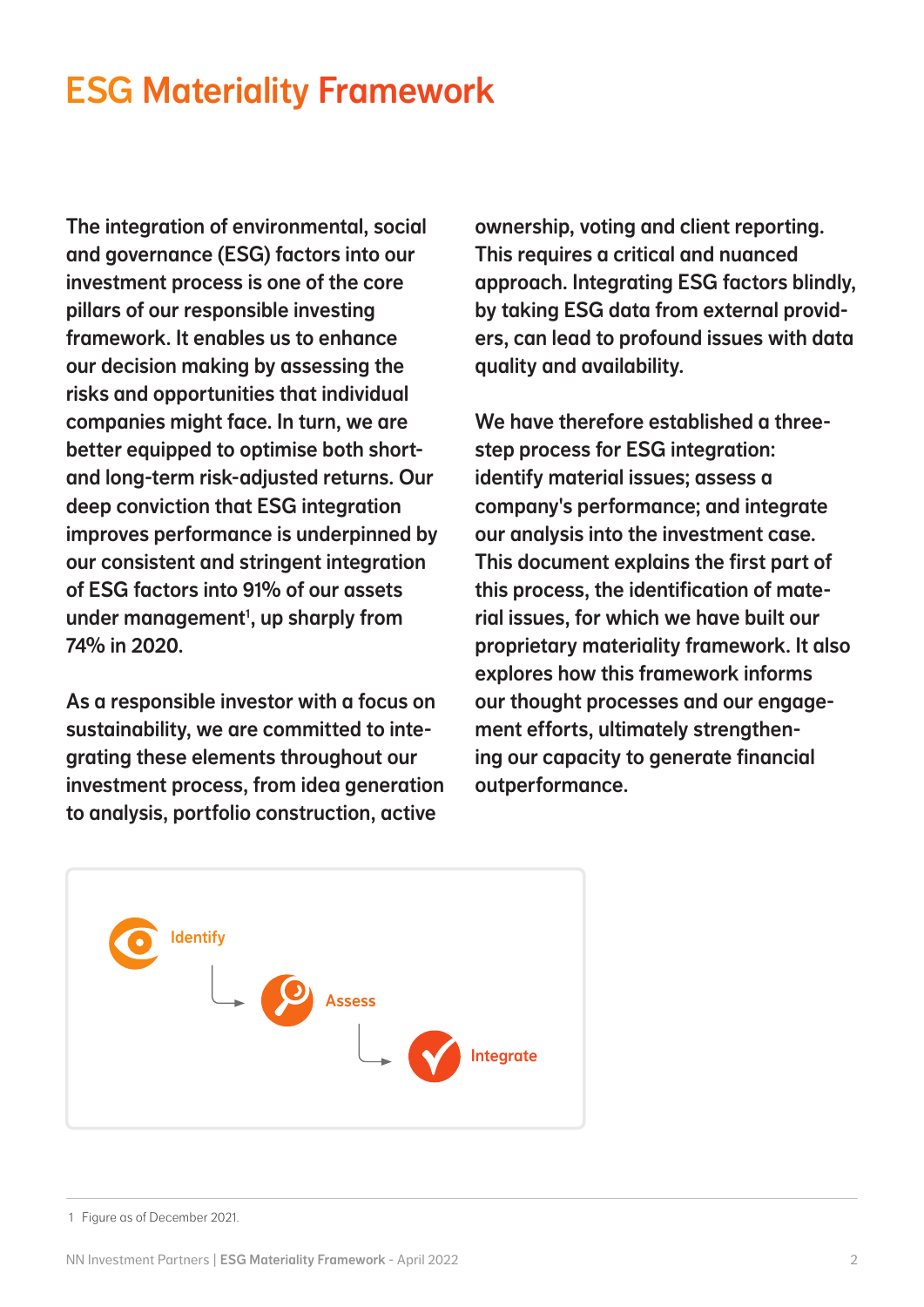# Introducing the Materiality Framework

For us, ESG integration starts with identifying the issues that matter to the companies in which we are invested – in other words, the material, long-term issues and opportunities that each company might face. For example, the transition to green energy sources may threaten the ability of traditional energy providers to create value for investors unless they adapt to focus on new forms of power generation. Similarly, banks and insurance companies face significant ongoing risks from the threat of data breaches and other IT security issues.

By identifying material factors like these and carefully assessing how companies are adapting in response to them, we can both sharpen the focus of our responsible investing efforts and strengthen our capacity for financial outperformance. Material ESG issues are central to a company's business model and financial success, as they affect its short-, medium- and long-term competitiveness. The core question we ask ourselves is: how sustainable is a company's value creation? This is also important to our clients, who want to ensure that their capital is being put to work in the most impactful way possible, without hurting financial returns.

NN IP is among the first asset managers to have developed its own approach to materiality in the form of our proprietary materiality framework, which optimises how we identify and interpret corporate ESG factors on an industry level. This approach unlocks potential value by identifying the associated risks and opportunities. It captures how ESG issues impact firms in terms of their inputs, throughput, outputs and outcomes. It also builds focus in our ESG investment analysis, underpins other ESG integration tools, provides a link with our engagement efforts, and offers a starting point for discussion topics in our dialogues with companies. Above all, it guides our thinking and investment actions across all our investment teams.

# Creation of the Materiality Framework

In order to create our materiality framework, we first determined what counts as a "material" factor. While relevant ESG issues are those issues that are currently important, material ESG issues are those issues that affect the financial stability of a company, or are a core part of the company's business.

We did this by applying our internal quantitative and qualitative assessment of the investor relevance of material ESG issues, based on our long history of incorporating ESG issues into our investment process. We overlaid this with the best-of-breed characteristics of the materiality frameworks of ESG benchmark and standard setters, and ESG data providers.

The below four-step approach offers a thorough breakdown of the process:

- Standard setters: We analysed and quantified material issues identified by organisations such as the Sustainability Accounting Standards Board (SASB), Sustainalytics and MSCI ESG.
- Industry group level: We mapped the separate inputs along the 24 industry groups (GICS).
- Investor relevance: We aligned the differing taxonomies and regrouped material issues in line with what matters most to us and our clients, based on the investor relevance of material issues. We involved our analysts and portfolio managers to get their perspective and incorporate their feedback into our framework.
- Momentum: Material ESG issues may change over time in terms of their relevance and impact. This calls for a regular and iterative approach at the industry group level to determine whether the identified material ESG issuers are indeed still material.

After determining our material factors, we began building the framework itself, starting with four pillars: Business Model, Governance, Environmental, and Social. By identifying Business Model as the first pillar alongside environmental, social and governance factors, we emphasise the need for companies to capture environmental and social innovation in their ways of doing business. This pillar focuses on the potential opportunities that can be uncovered by a materiality-based approach, rather than the risks. The four pillars are further divided into two themes apiece, as shown in the below infographic.

We have identified a central question at the core of each theme, which helps us focus our thinking and assess the real-world impact of companies. For example, for the

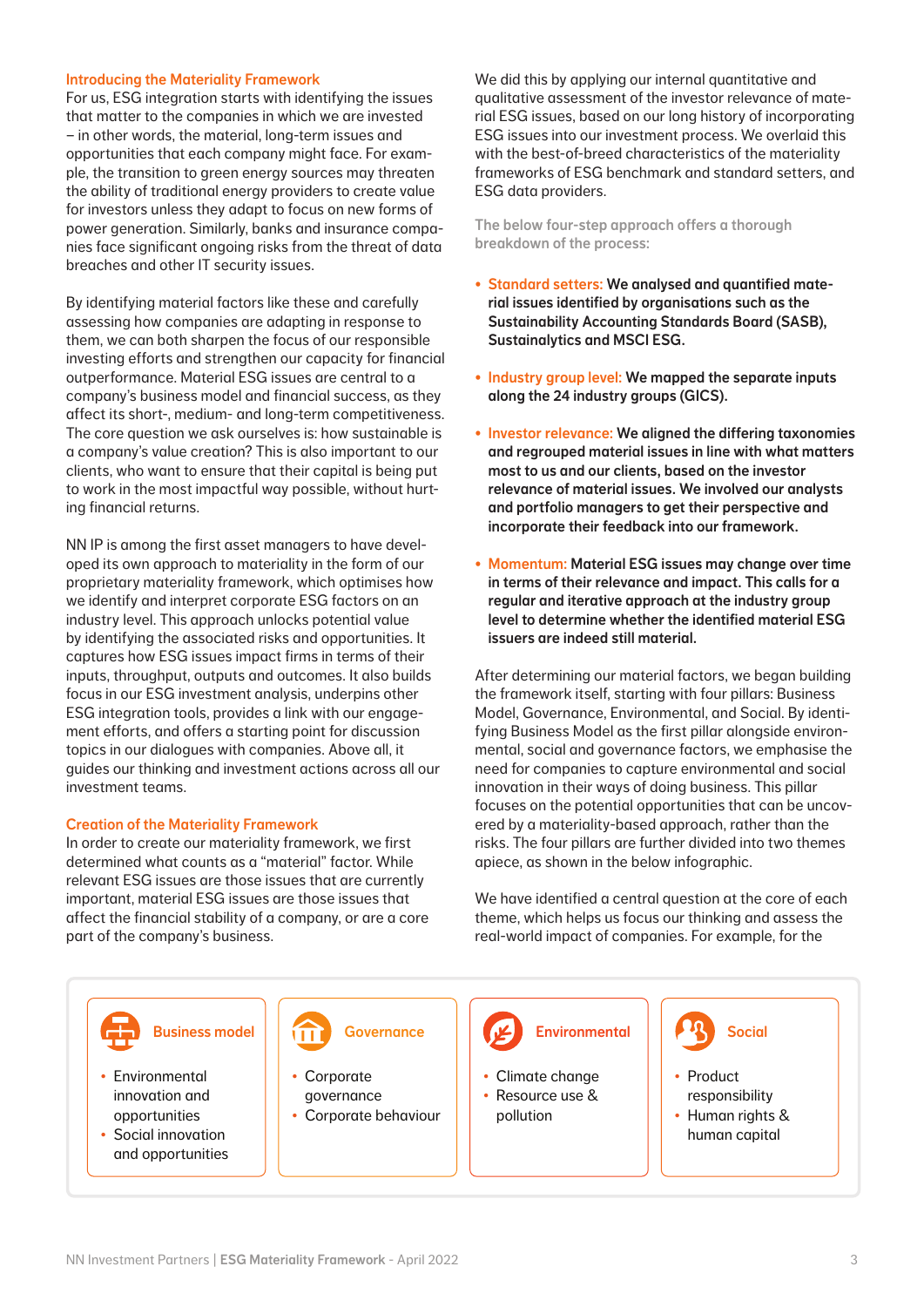Social Innovation and Opportunities theme, we ask "Is the firm actively pursuing social innovation and related opportunities?" For the Resource Use & Pollution theme, we ask "What is the firm's dependency upon natural resources and what does it do to manage its impact?" By asking these questions, we can better determine not just where a company stands now, but also where it is likely to stand in the future.

The four overarching pillars are weighted for each sector, using a combination of external input (SASB, Sustainalytics and MSCI ESG) and our proprietary view provided by in-house analysts. We then further subdivide our selected pillars and themes into 16 material factors. For example, the Resource Use & Pollution theme is subdivided into three material factors: Materials Sourcing; Water Management, Biodiversity & Land Use; and Pollution & Waste.

We assess the materiality of these 16 factors to each of the 24 industry groups where ESG factors play a role. Issues pertaining to climate change, for instance, would have a different weighting for a software developer than for an energy company, whereas resource use and pollution – highly material for energy firms – is not considered material for real estate companies. In this, we do not differentiate between equity and credit, as we believe that the material factors for an industry group are the same regardless of asset class.

Certain factors have more of a widespread impact than others. This is why Corporate Behaviour and Corporate Governance are material factors in all industry groups. They are overarching elements that are equally important for all industries, as they determine how companies are run and how they interact with stakeholders.

### Using the framework in our investment processes

Our materiality framework reflects our views on material factors on an industry level, but this is only the starting point for our analysis of individual companies. We do not use the framework blindly in our investment processes; rather, it serves as a foundation for building a case for investment (or not) in a specific company. This is primarily carried out by individual investment teams, with ongoing

support from our responsible investing team. Within the investment process, our investment teams primarily use the materiality framework to analyse investment opportunities and risks, including potential positive and negative impacts. For example, one of our 16 material factors is environmental innovation and opportunities, a material factor for the household and personal product industry. When analysing a company in this industry group, our investment experts look into how the company is actively pursuing environmental innovation and related opportunities. Are any of its product lines designed to have positive environmental effects, and has it set explicit targets for this? Is it committed to reducing its waste impact by introducing alternatives to plastic, such as recyclable, reusable and compostable packaging solutions? By asking these questions, we can gain a better understanding of the ESG risks and opportunities that are most material to a company, and in turn link these material factors to its (future) financial performance.

The framework is also a valuable tool for focusing our thinking and our engagement efforts. When building an investment case, we continually ask ourselves whether the company has the necessary awareness, ability, and willingness to improve its scores on its material issues. We also maintain an active dialogue with the company in order to best gauge how it is addressing these issues. To aid in this, we have created an internal ESG dialogue guide based on the materiality framework, which offers clear and detailed guidance for engaging with companies in each industry group. Regular company dialogues and engagements are essential to improving (long-term) business performance on material issues. Portfolio managers, investment analysts and the responsible investing team are all involved in this process.

Our materiality assessment does not end once we have established a materiality score for a company. Our investment teams reassess their materiality scores for individual companies on an ongoing basis, supported by our responsible investing team and aided by regular engagement and dialogue with the companies in question. Ultimately, we are committed to better understanding how well a company is prepared for change and the impact this may have on its value creation.

# Materiality of sovereign ESG factors

While the materiality framework is very well suited to analysing companies, our approach for sovereigns is different, since ESG-related factors are equally important to all countries. Examples include the quality and availability of education and healthcare, political stability, and the energy sources a country relies on. We therefore score all countries using the same factors to determine how they compare with each other from an ESG point of view. This analysis also enables us to identify issues that might cause us to refrain from investing in a specific country.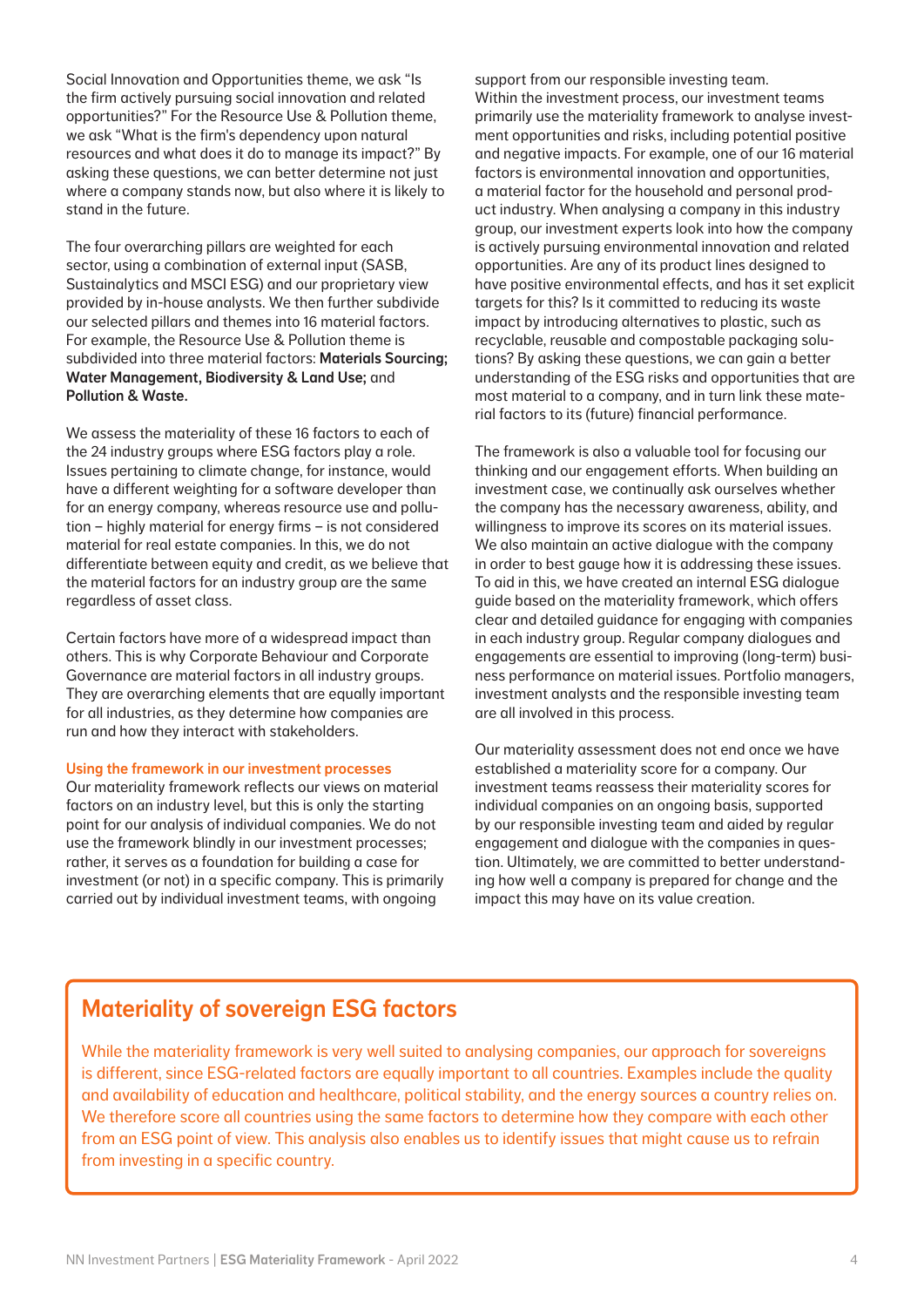# The NN IP ESG Lens

The implementation of the materiality framework within the investment decision-making process is anchored by its inclusion in our proprietary ESG Lens. When applied to corporate analysis, this tool incorporates multiple external data sources combined with the materiality framework. For each of the eight themes in our materiality framework, we assess a number of data points using input from a variety of data providers. For example, for the human rights and human capital theme, we look at factors such as employee engagement and gender diversity in management. These inputs are bolstered by the in-house expertise of our investment professionals, who provide detailed feedback to enhance and refine our ESG scores. The output of the ESG Lens is therefore a comprehensive score that provides information on a company's ESG performance and guides our investment decision-making.

# Looking to the future

Material ESG issues may change over time in terms of their relevance and impact, as can be clearly seen from the Covid-19 pandemic and from the ongoing climate crisis. Therefore, although our materiality framework is complete and is actively being used in our investment processes, it is not static and is subject to change. We carefully assess on an ongoing basis whether we need to make alterations to the framework, in terms of weightings and individual factors, taking into account large- and small-scale developments.